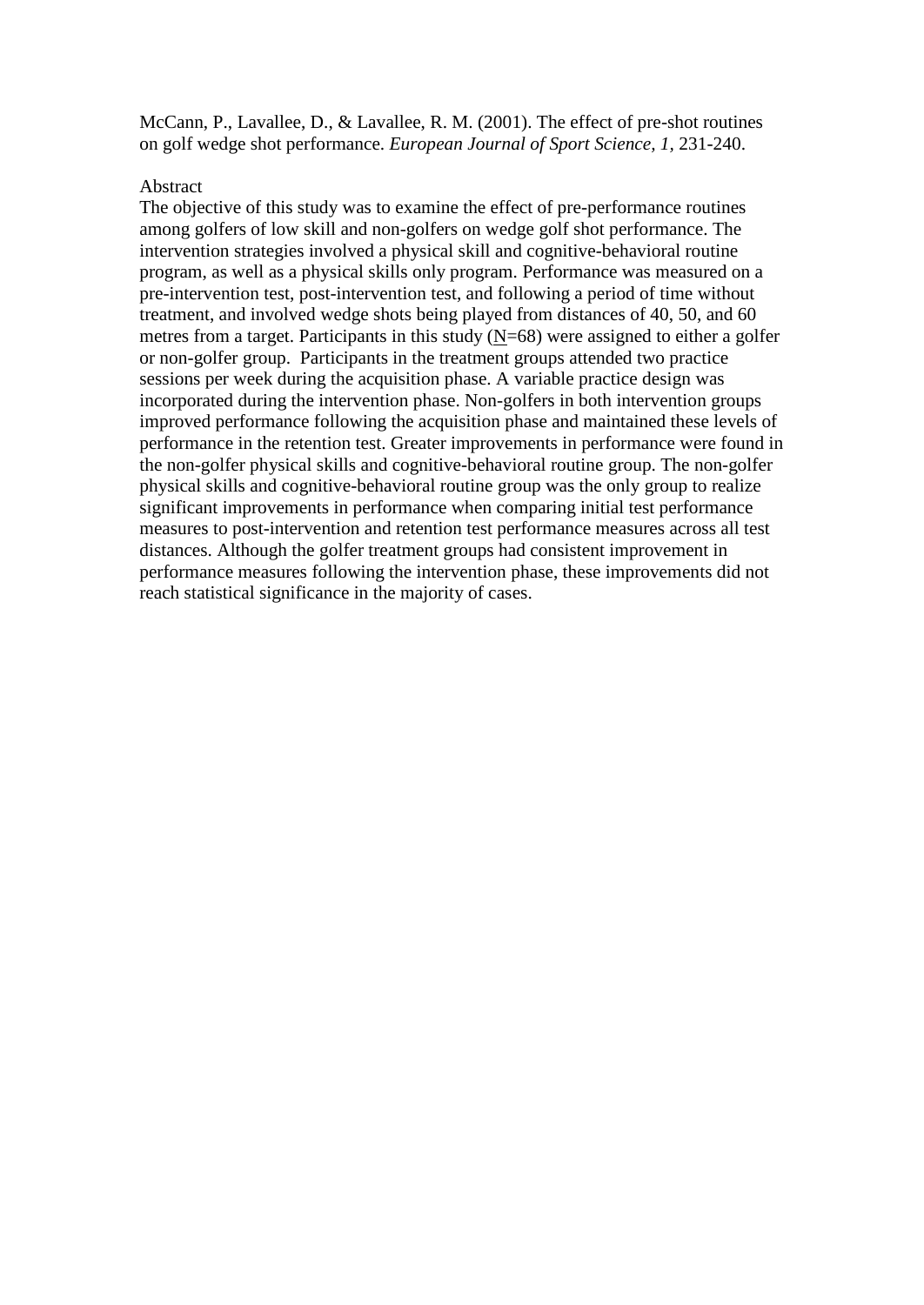The Effect of Pre-Shot Routines on Golf Wedge Shot Performance

 Golf presents participants with both cognitive and behavioral challenges (17). The social aspects of the game provide potentially evaluative observers and/or fellow competitors to influence the performer possibly in an adverse manner (7). Golf also involves a wide variety of shots to master (e.g., driving, chipping, and putting), extended periods of time between shots, and competitive situations that could be distracting and destructive in terms of performance decrement (5). Successful golfers have been identified as having the ability to develop plans for refocusing after distractions, have control over their thoughts and emotions, and employ cognitive techniques in imagining intended performance actions (14, 19, 20, 21). Coupled with these characteristics, it has been observed that highly skilled performers also often utilize consistent cognitive-behavioral patterns that are maintained during competitions (5, 9, 11).

 One specific cognitive-behavioral strategy used in golf is the performance routine. The use of performance routines has been shown to be effective in improving the performance of skilled participants across a number of sports (3, 6, 8, 11). Some evidence also suggests that such routines may benefit novice and low-skill level performers in the performance of specific motor skills (2, 4, 6, 10).

 The aim of this study was to evaluate the effect of performance routines on the performance of a predominantly self-paced and closed, complex perceptual motor skill, with novice and low skill level performers. Wedge golf shot performance over a range of distances was chosen for this study because, like most golf shots, it is a complex motor skill requiring fine spatio-temporal movement patterns (16). The wedge shot also lends itself to ecologically-valid assessment over a variety of distances (i.e., real life environmental conditions and distances), and enables test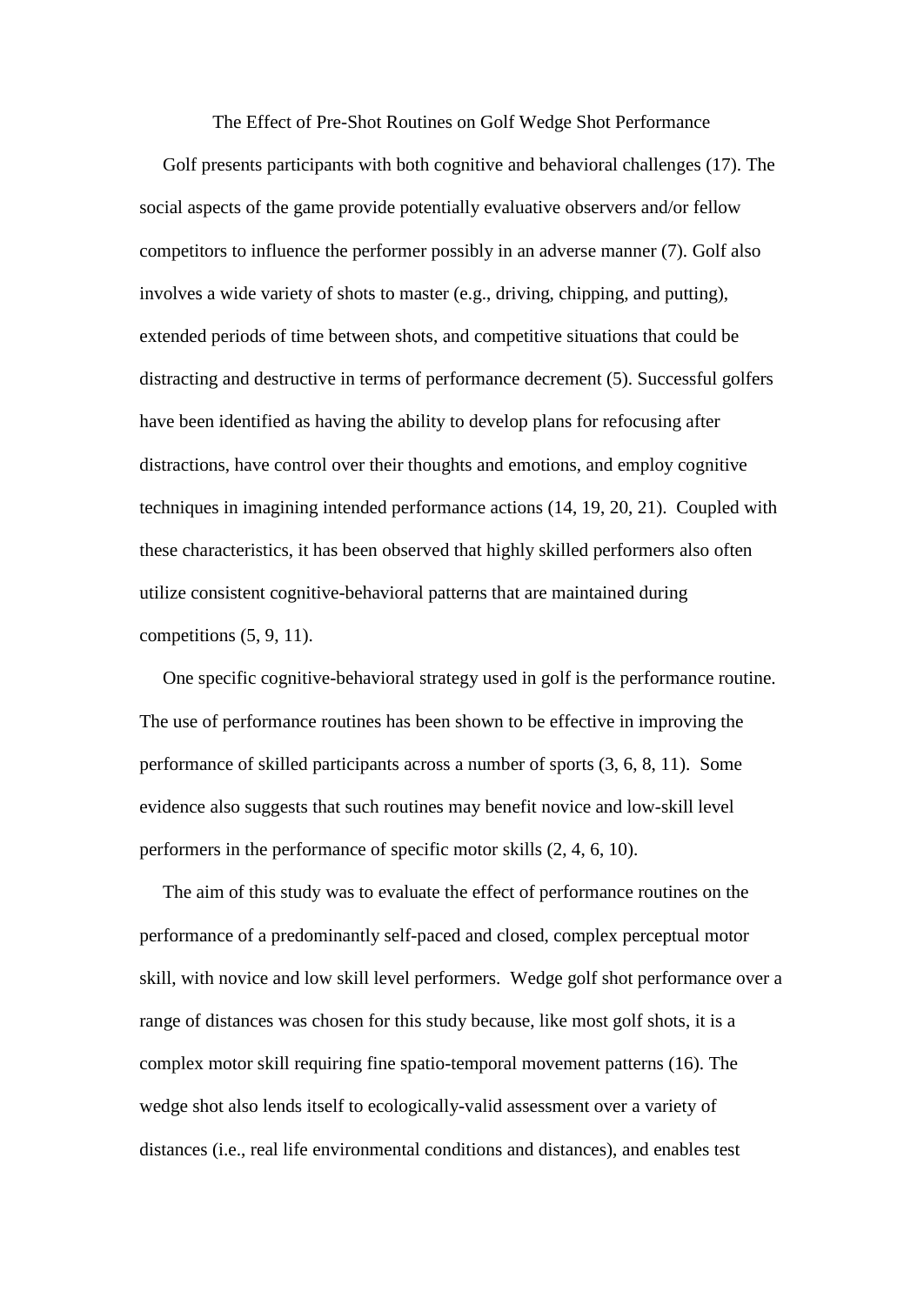performance distances to be manageable and potentially less formidable than performing other golf shots (e.g., a 200-yard drive). Lastly, the capability to perform wedge shots is considered by some experts to be of paramount importance to successful golf (15).

#### Methods

## **Participants**

 Participants in this study included 68 males who were an average of 35.6 years of age (SD=6.0). All participants were assigned to either a golfer  $(n=28)$  or non-golfer (n=38) group. The criteria for assignment to the golfer group included the individual possessing an official golf club handicap at the time of the study, having never possessed a handicap lower than 18, having played a minimum of 12 rounds of golf in the six months prior to the start of the study, having been an active golfer for more than 2 years prior to the start of the study, and having a history of practice no greater than once a week. Overall, the golfers' handicaps ranged from 18.0 to 24.4  $(M = 21.4; SD = 1.56)$ . Criteria for assignment to the non-golfer group included having played less than three rounds of golf in their lifetime and having no history of golf practice.

 Within each category, participants were randomly assigned to one of the following six experimental groups:

- 1. Non-golfer control with no practice group (NGCG; n=10)
- 2. Non-golfer physical skills practice only group (NGG; n=15)
- 3. Non-golfer physical skills practice and cognitive-behavioral performance routine group (NGRG;  $n=13$ )
- 4. Golfer control with no practice group (GCG;  $n=10$ )
- 5. Golfer physical skills practice only group (GG; n=9)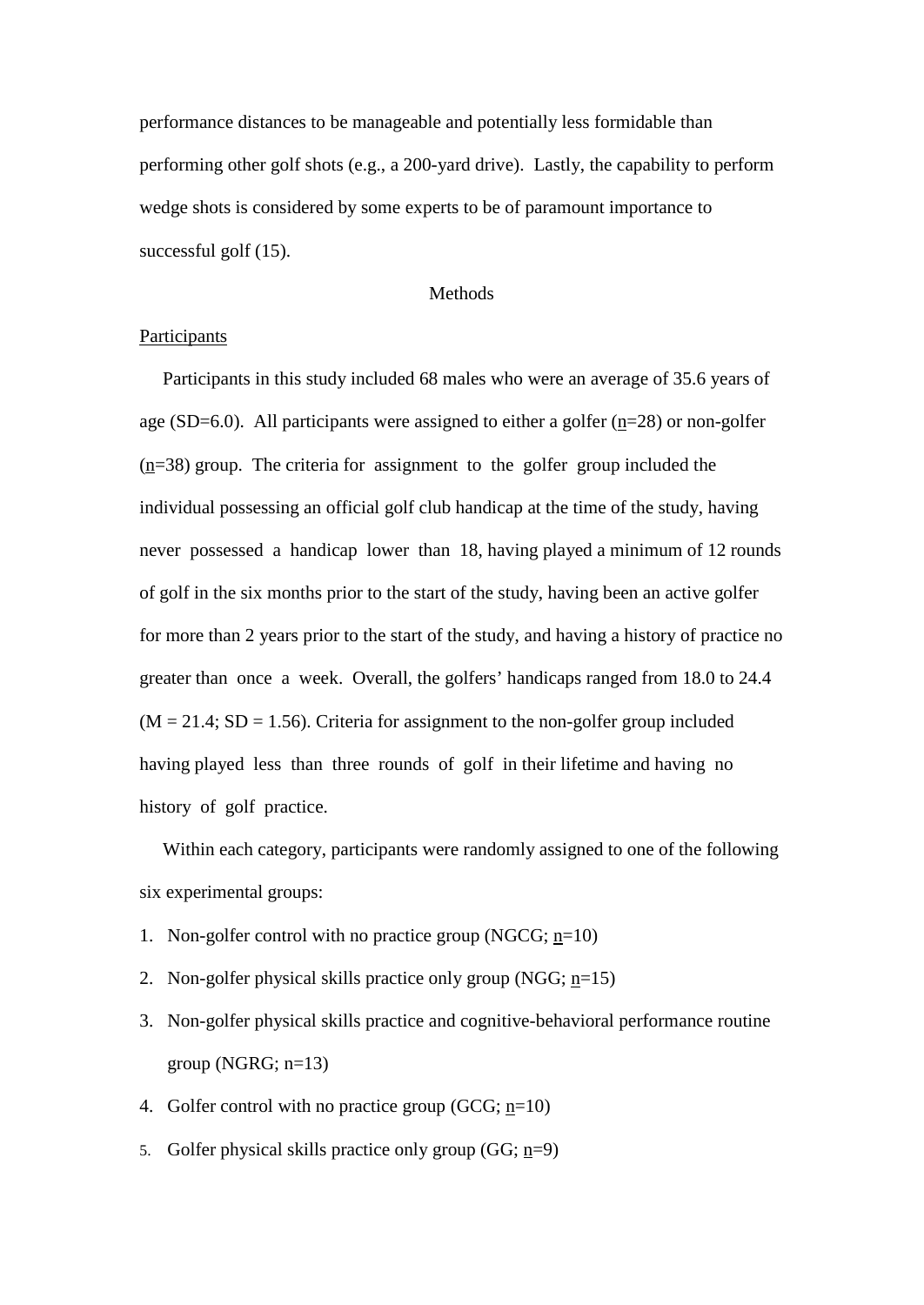6. Golfer physical skills practice and cognitive-behavioral performance routine group (GRG;  $n=9$ )

#### Procedure

 The program sequence involved participants being tested during Week 1 of the study, practice groups attending two sessions per week for a period of three weeks, participants completing a test during Week 5 of the study, and a final test during Week 7 of the study following one week without practice. The practice sessions were of a variable distance design, with all participants following the same protocol.

 The performance area for both test and practice occasions was a well-maintained hockey pitch. In this respect, the ball striking area was level and well-grassed, and the landing area receptive to golf balls. Participants performed in loose fitting clothing, sports shoes, and used the same wedge golf club on all occasions. Golf balls used in the study were of a high quality and maintained in a clean condition throughout.

 A circle with a 10-metre radius was created as the target area, with a flag stick positioned in the center of the circle as the target. The test distances were the distances from the flag stick target that golf balls were played from, and included 40, 50, and 60 metres. The distance (in metres) and angle (in degrees and minutes) of each golf ball played during a test occasion were determined in relation to the target and performance position using a surveying sighting rod and a SOKKIA Digital T6 Model theodolite (accurate to within .001 m for distance and, to within 20 seconds for angles).

 All initial test performances were conducted in Week 1 of the study. Participants performed 30 wedge shots on the test occasion. The golf balls were numbered  $1 - 30$ and color co-ordinated. The golf balls were played in numerical sequence with golf balls numbered 1-5 played first from 40 m; numbers 6-10 from 50 m; numbers 11-15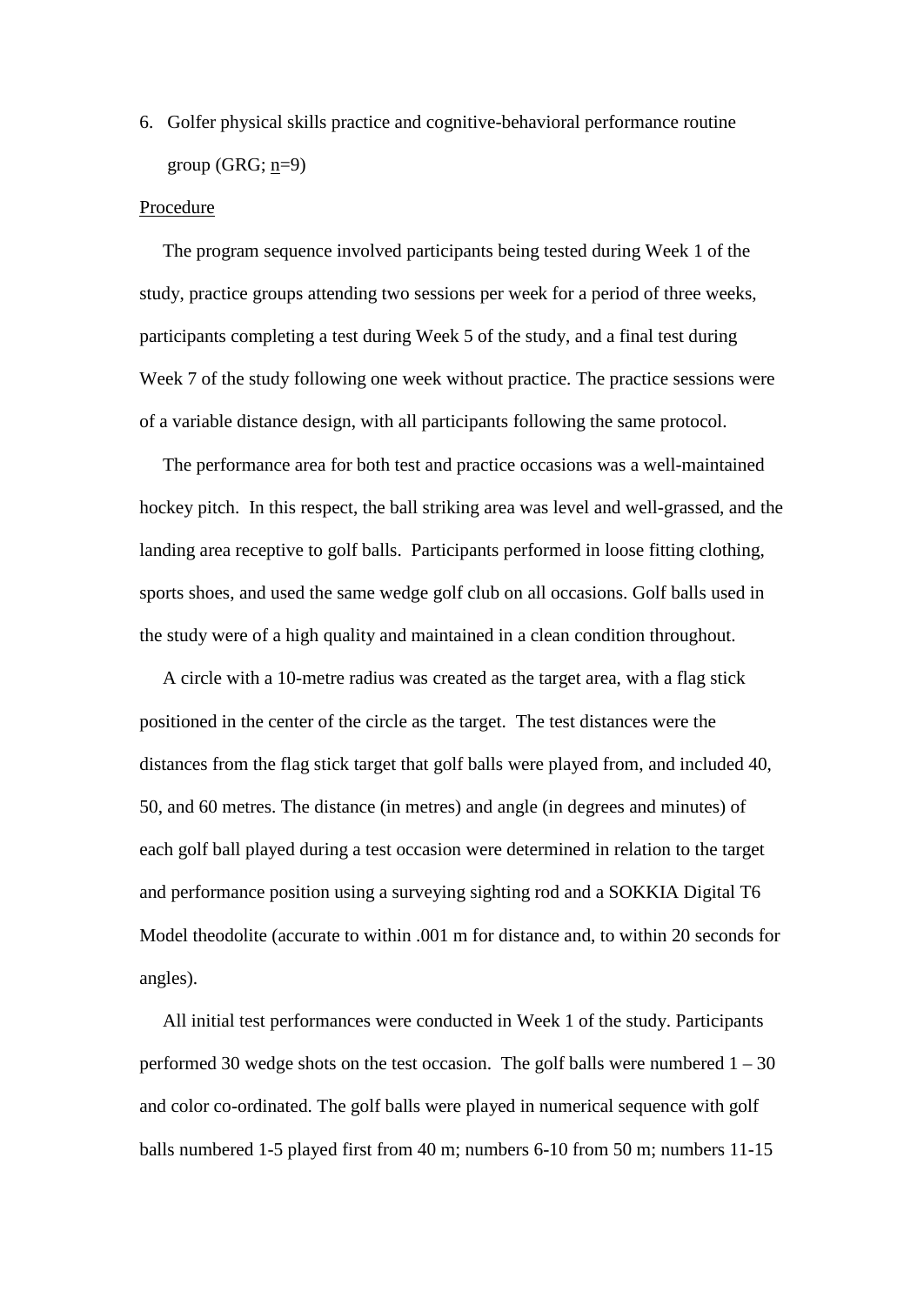from 60 m; numbers 16-20 from 40 m; numbers 21-25 from 50 m and, finally, numbers 26-30 from 60 m. The golf balls were played from a level ground position that would not hinder performance. Only one attempt to play a particular golf ball was permitted, and no shots were played until it was safe to do so.

 On completion of a set of tests, the target was removed and the theodolite erected in exactly the same position. In order to score each golf ball (according to its color and number) a sighting pole was held at each golf ball's location and the distance and angle of each golf ball recorded in relation to the performance position and the theodolite (i.e., target).

 On completion of the initial test, participants were assigned to the NGRG and GRG groups and issued with a handout of a performance routine and given two practical demonstrations (with verbal commentary) highlighting sequential and procedural elements of the routine. The performance routine was an adaptation of a performance routine designed by Crews and Boutcher (8) for golf, and included the following elements:

- 1. Address imaginary ball next to the ball to be hit
- 2. Visualize an imaginary line from the target to the club face
- 3. Waggle club
- 4. Visualize an imaginary line from the target to the club face
- 5. Take a deep breath
- 6. Perform the swing recalling the word "smooth" on the backswing and the word "swing" on the downswing
- 7. Visualize the ball flying from the club face with the correct trajectory and landing at the target
- 8. Address ball to be hit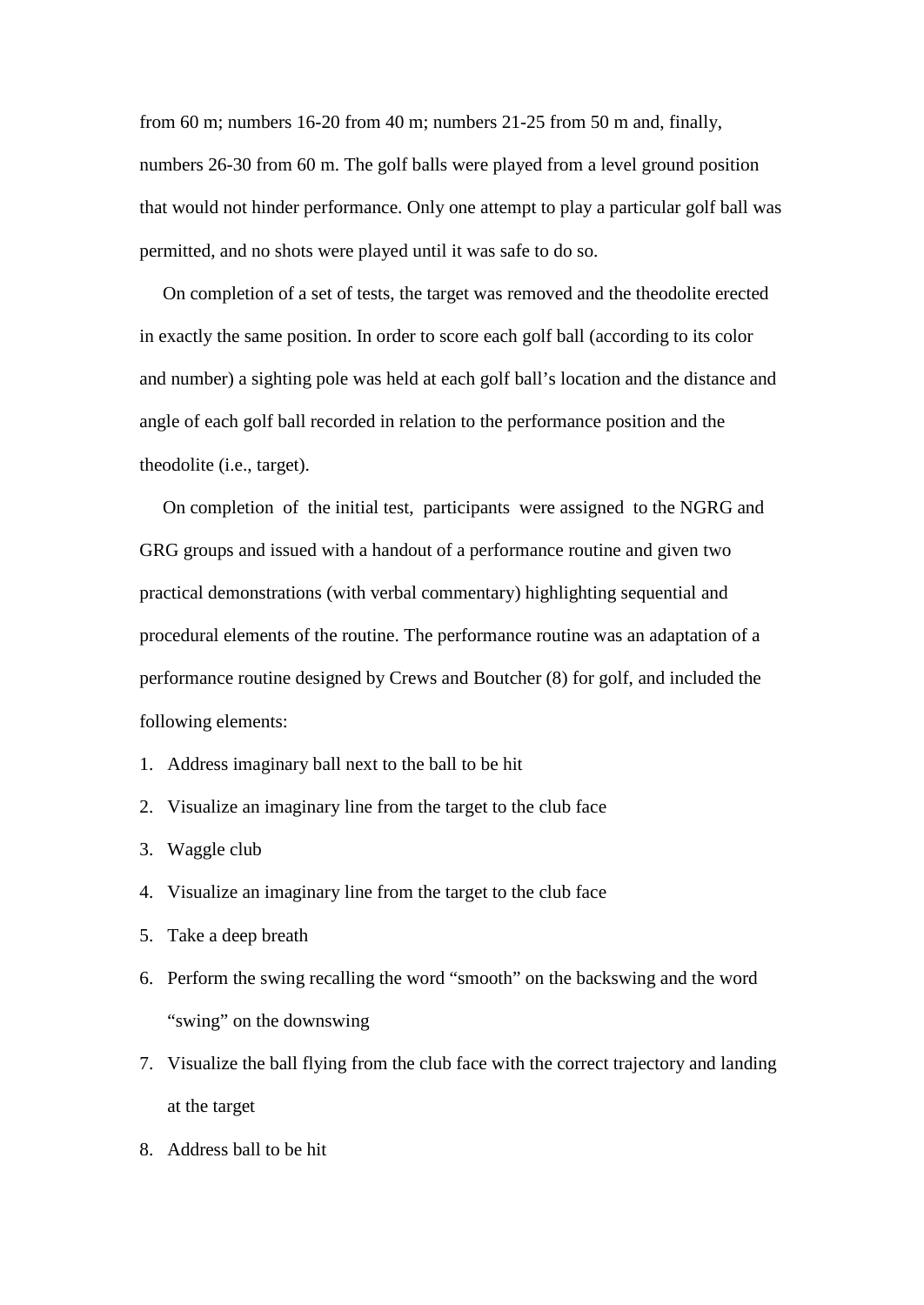- 9. Visualize an imaginary line from the target to the club face
- 10. Waggle club
- 11. Visualize an imaginary line from the target to the club face
- 12. Take a deep breath
- 13. Perform the swing recalling the word "smooth" on the backswing and the word "swing" on the downswing

 The acquisition phase (Weeks 2, 3, and 4 of the study) involved participants in the NGG, NGRG, GG and GRG groups attending two practice sessions per week. There was a minimum of one day and maximum of four days between practice sessions. The practice area setting was similar to that of the test area (i.e., performance distances, a target area, and centrally positioned target). A minimum of two and maximum of six participants were active during a practice session.

 During the practice sessions participants played five golf balls from three different distances from the target. This procedure was repeated with a total of 30 shots being played, with the distances being changed each week. The variable practice distances were 35 m, 45 m and 55 m for Week 2; 45 m, 55 m and 65 m for Week 3; and 30 m, 50 m and 70 m for Week 4.Practice sessions were scheduled to ensure that NGRG and GRG participants were not active at the same time as NGG and GG participants in an attempt to minimize the exposure of the NGG and GG groups to the performance routine treatment. Participants in the NGRG and GRG groups were provided with a large, laminated performance routine prompt card. The cards were transportable and accompanied the performer at each test distance and practice distance. The function of the cards was to assist the performer to follow the correct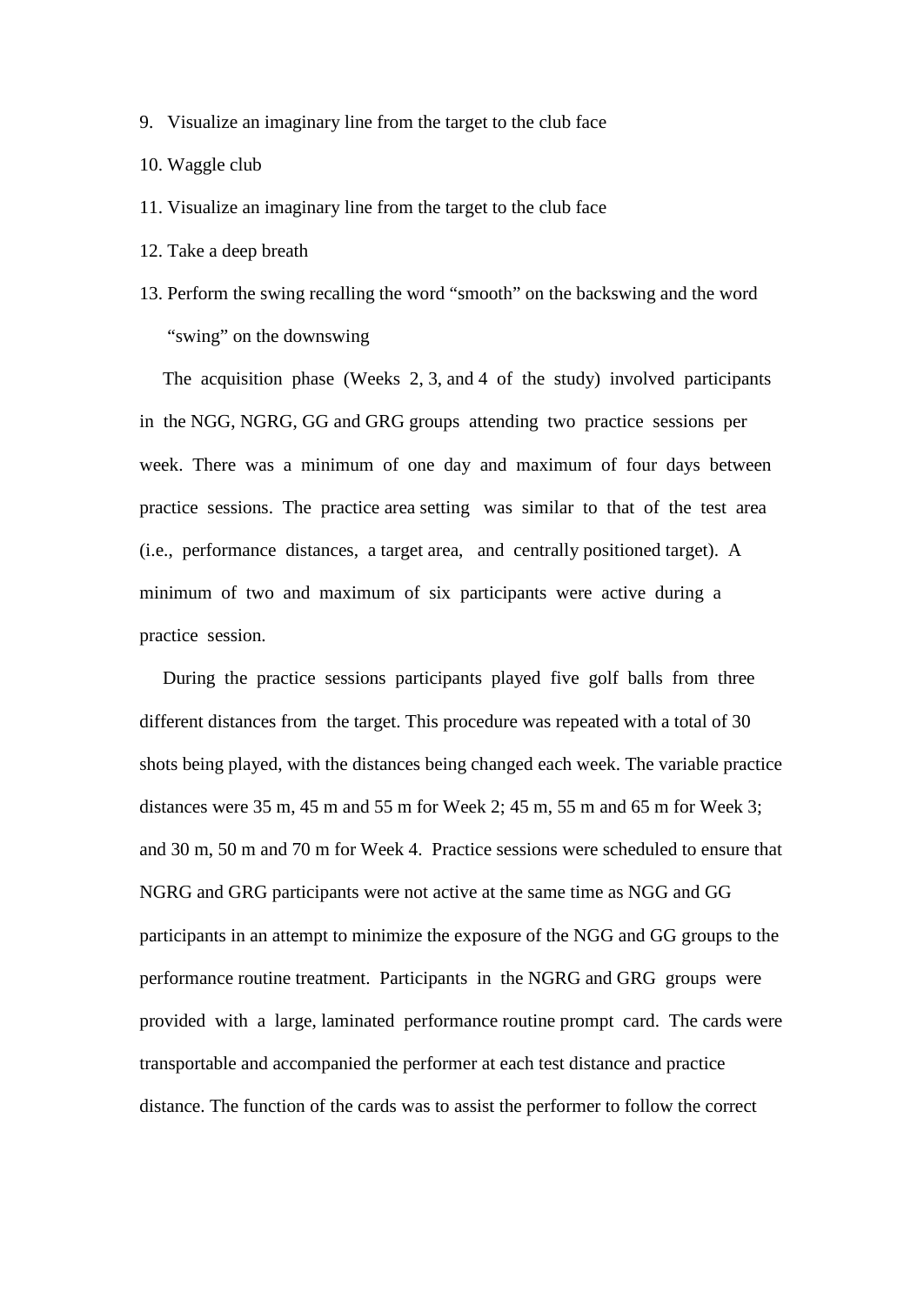sequence of events in the performance routine. The cards were pinned to the ground above the position where the golf balls were being played.

 Participants repeated the initial test procedure during Week 5 of the study with a minimum of four days and a maximum of seven days between the last practice session and performance of this test  $(M = 4.3$  days,  $SD = 1.1$  days). This performance was designated as the post-intervention test. Participants repeated the initial test procedure again during Week 7, after a week without treatment. A minimum of four and maximum of eight days elapsed between the post-intervention test and the performance of this test ( $M = 5.1$  days,  $SD = 1.4$  days). This performance was designated as the retention test.

 The weather did not pose a problem on any test occasion and prevented practice on two occasions for a period of 15 minutes only. The ability to predict such stable naturally occurring conditions is unlikely and would clearly be a factor in the reproduction of such a design. Participants were aware of the importance of attendance and all 68 completed every test and practice session where appropriate. Participants following the performance routine were asked not to discuss this with other participants.

### Results

 Mean distances in metres from the target were calculated for the 10 shots played from each of the test distances (i.e., 40 m, 50 m, and 60 m) and mean values were used as the participants' performance measures. Group mean test results were determined from these measures. Table 1 provides group mean performance measures and standard deviation scores in metres from the target across test distance and test occasion. Table 2 provides group mean performance measures differences in metres and F-ratio values for within-group effect measures.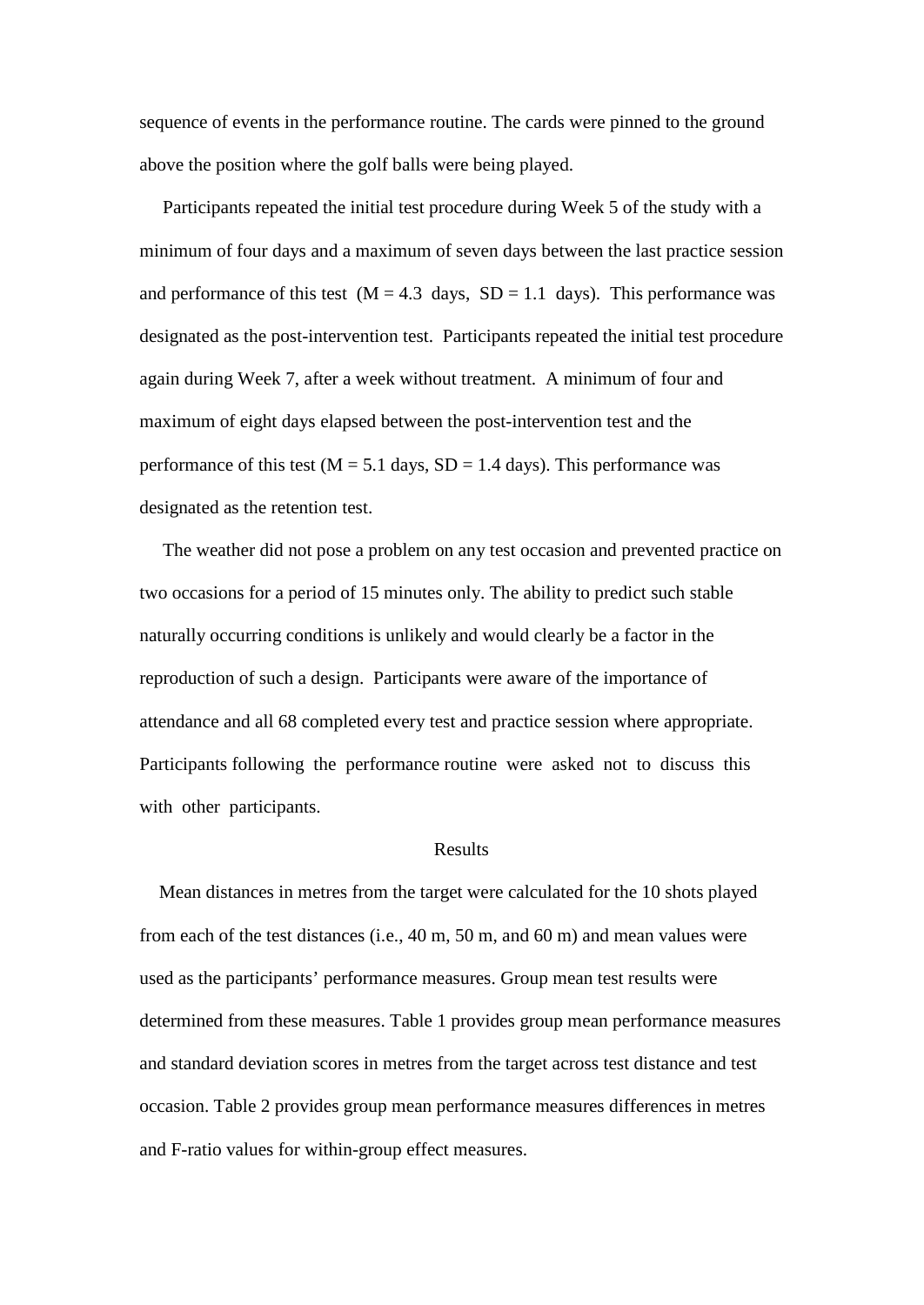Group mean performance from 40 m across test occasions revealed a significant overall within-group effect  $[F (5,40) = 24.03, p < .0001]$ . The performance of the NGCG did not differ significantly across the three test occasions. The performance of NGG and NGRG was significantly more accurate on the post-intervention test than on the initial test  $(p<.01)$ . The performance of the NGG and NGRG groups remained significantly more accurate on the retention test in comparison with their respective initial test performances  $(p<0.01)$ . The performance of the NGG and NGRG on the retention test did not differ significantly from 40 m across the three test occasions among the golfer groups.

 Group mean performance from 50 m across test occasions revealed a significant overall effect within-group effect  $[F (5,40) = 22.08, p \lt 0.0001]$ . The performance of the NGCG and NGG groups on the post-intervention test and retention test occasions were not significantly different from their respective initial test performances. The performance of the NGRG on the post-intervention test and retention test occasions were significantly more accurate than this groups' initial test performance  $(p<0.01)$ . The performance of the non-golfer groups on the retention test did not differ significantly from their respective post-intervention test performances. Within group performance among the golfer groups did not differ significantly from 50 m across the three test occasions.

 Group mean performance from 60 m across test occasions revealed a significant overall within-group across effect  $[F(5,40) = 21.18, p<0.001]$ . The performance of the NGCG did not differ significantly across the three test occasions. The performances of the NGG and NGRG groups were significantly more accurate on the postintervention test occasion than on their respective initial test performances  $(p<01)$ . Similarly, the performances of the NGG and NGRG groups were significantly more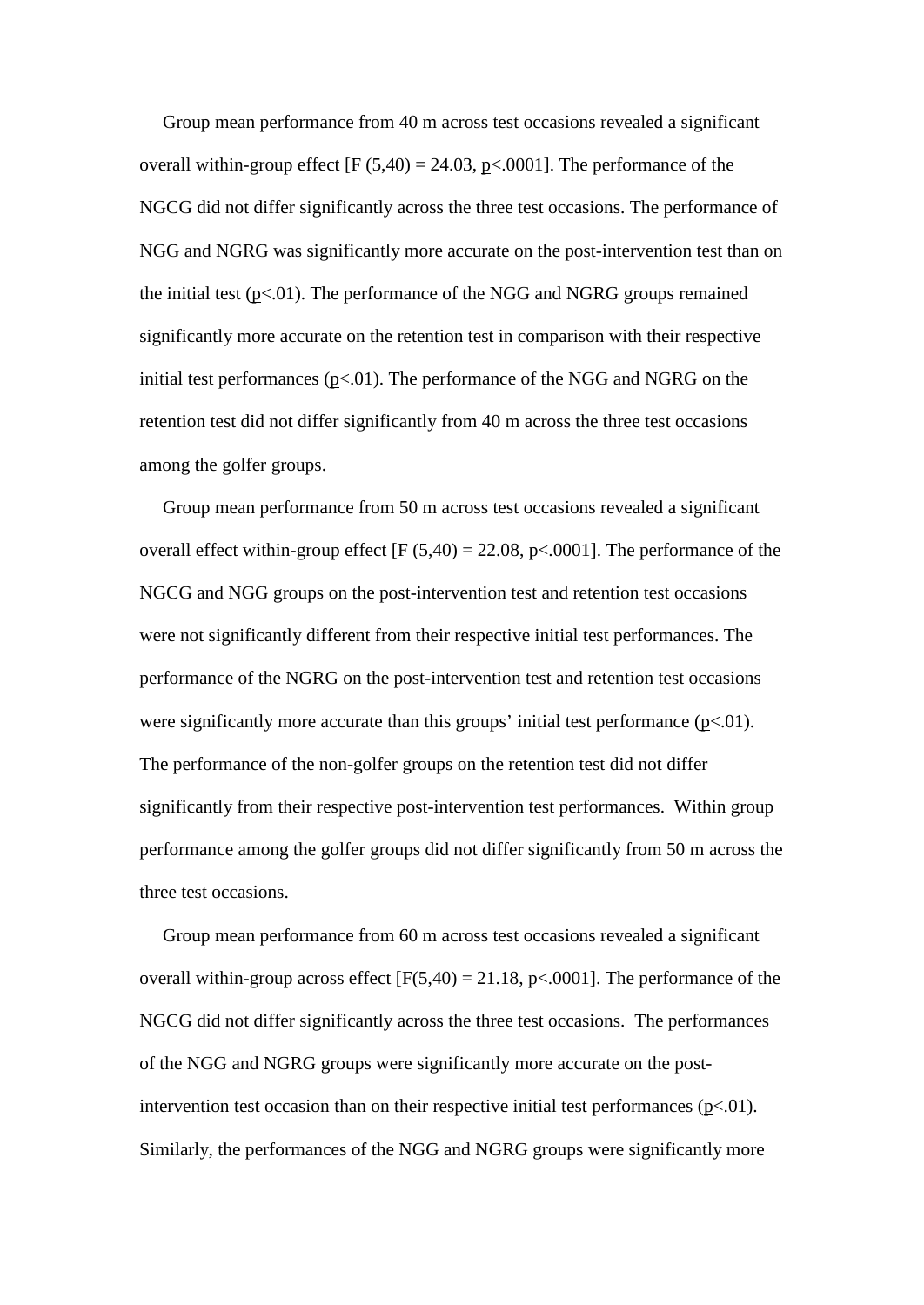accurate on the retention test occasion than on their respective initial test performances ( $p<01$ ). The performances of the NGG and NGRG groups on the postintervention test did not differ significantly from their respective retention test performances.

 The performance of the GG from 60 m was significantly more accurate on the post-intervention test than on the groups' initial test performance  $(p<.05)$ . This improvement relative to the initial test performance was not maintained into the retention test despite there being no significant difference between the groups' performances on the post-intervention test and retention test occasions. There were no further statistical differences found within the golfer groups across test occasions from 60 m.

## Discussion

 This study compared the effect of a physical skills and cognitive-behavioral intervention, a physical skills only intervention, and a control group on the performance of wedge shots with non-golfers and high handicap (i.e., low skill level) golfers. Results revealed that wedge shot performance for the non-golfer intervention groups was significantly improved following a three-week acquisition phase. The results from the golfer intervention groups found some significant changes in performance and motor skill learning, but not of the same magnitude, breadth nor consistency as found in the non-golfer intervention groups. Also, the performances of the NGRG were found to be significantly more accurate than the performances of the NGG when considered in relation to the performances of the NGCG. These results support the suggestion made by Beauchamp et al. (2) who propose that the effectiveness of such interventions is not limited to elite athletes but can be extended to novices.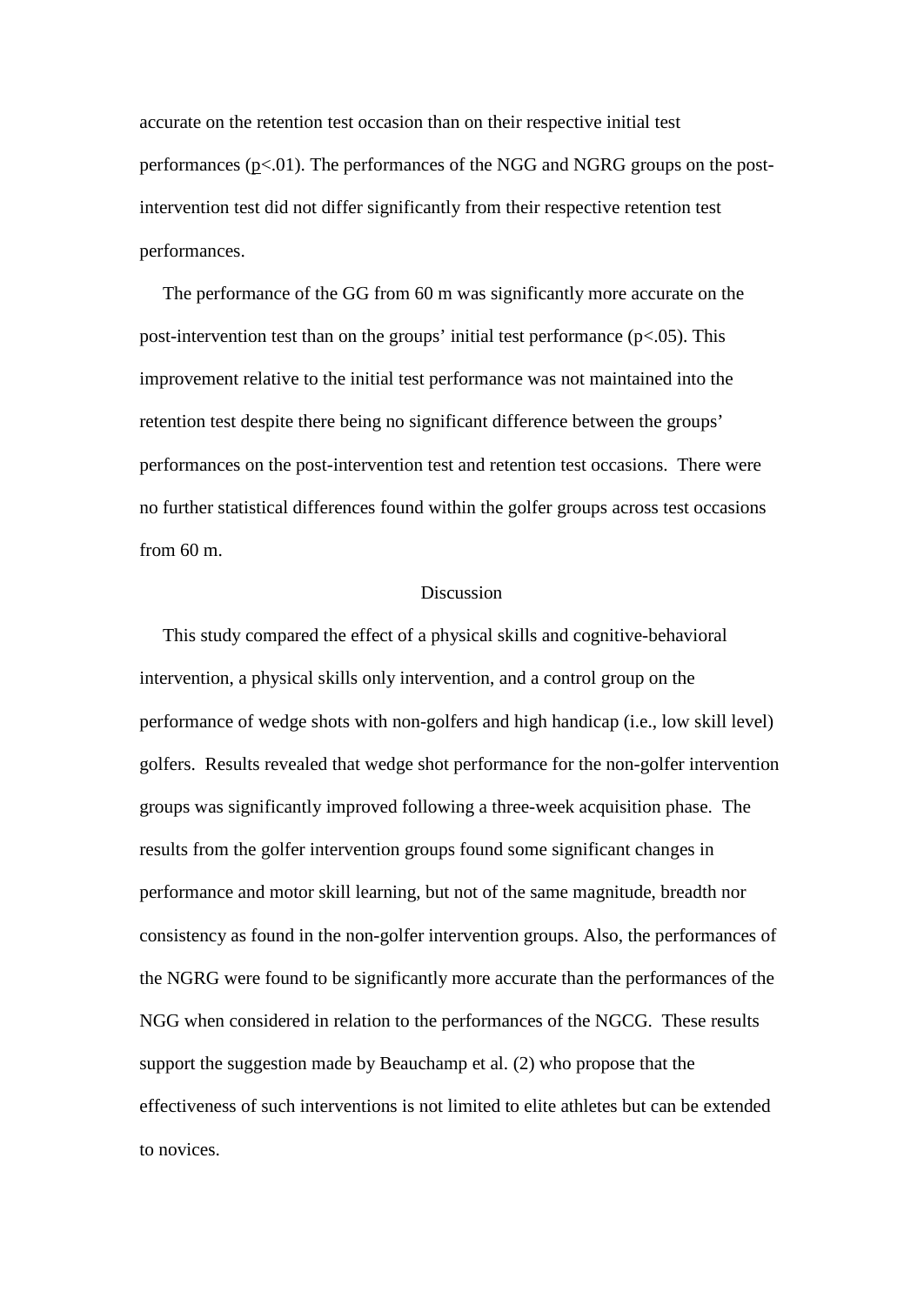This research sought to monitor the impact of different interventions across varying degrees of the same motor skill from different distances to a target. This followed suggestions made by Beauchamp et al. (2) and offered the potential to compare control, physical skills only, and physical skills and cognitive-behavioural performance routine intervention effects following an acquisition phase as well as a period of no treatment. The study design also offered an opportunity to explore differences between non-golfers and low skill level golfers on a particular aspect of skill in the game of golf.

 Although the performance of the golfer intervention groups generally improved following the acquisition phase in this study, these improvements did not reach statistical significance. Cohn et al. (6) reported that a 14-week cognitive-behavioral intervention program did not immediately improve performance in elite collegiate golfers. Improvements in performance were reported in this particular study, however, in a 4-month follow-up and the researchers acknowledged that intervening variables may have confounded these improvements. It has been suggested that extended periods of time may be required for the internalization of cognitive-behavioral performance strategies (2, 6). This may explain the findings in the present study, in that more time may be required to relegate well-established strategies and learn and adjust to new ones (6). As Singer, Lidor, and Cauraugh (18) suggest, novices may be receptive immediately to new performance strategies that are employed by elite level performers.

 This study was similar in some respects to that carried out by Crews and Boutcher (8) in that both studies examined the effects of structured performance routines on novice golf performers utilizing performance-based measures of golf shots played into target areas. The results of these researchers showed that male performers, with a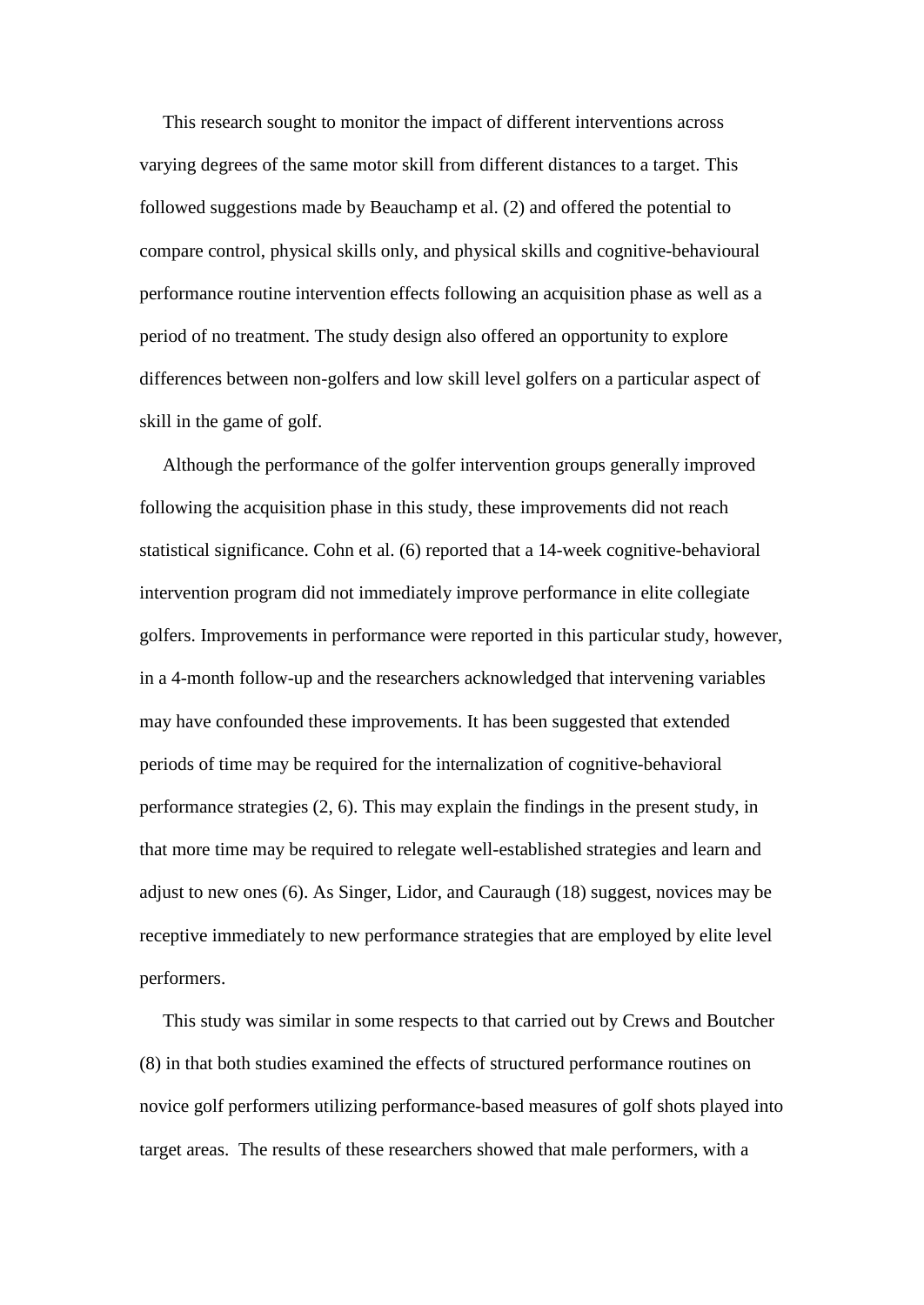more advanced initial skill level, significantly improved performance following an acquisition phase utilizing a cognitive-behavioral intervention. Women in a similar treatment group also improved performance, as did male performers in a practice only treatment group. These findings are similar to those in the present study. However, Crews and Boutcher (8) suggest that, due to the differential in effect sizes between the experimental groups following the acquisition phase, and the fact that the skill level of the male performance routine treatment group was greater than the other groups in the pre-acquisition phase, perhaps a certain level of skill must be established before the pre-shot routine is effective.

 Previous research (2, 10, 17, 18) has supported the notion that novices may benefit from cognitive-behavioral interventions which have typically been associated with elite performers (9). Beauchamp et al. (2) reported significant improvements in putting performance among novice golfers, utilizing a cognitive-behavioral intervention in the later stages of a 14-week study. These improvements were maintained over a period of time, with a change in behavior indicative of motor skill learning (1, 16). Despite the differences in time course, and nature of the motor skill (i.e., wedge shot performance vs. putting performance), the results of the present study support these and earlier findings.

 A suggestion for the limited improvement in the golf treatment groups may be explained by the notion that, over time, ineffective movement awareness strategies were developed by the low skill level golfers. Crews and Boutcher (9), in their observational analysis of 12 tour players of the Ladies Professional Golf Association during competition, noted that lower ranked golfers appeared to show less neutral and more positive reactions to shots than higher ranked players. It has been suggested that peak levels of performance is associated with a neutral emotional state (22). It is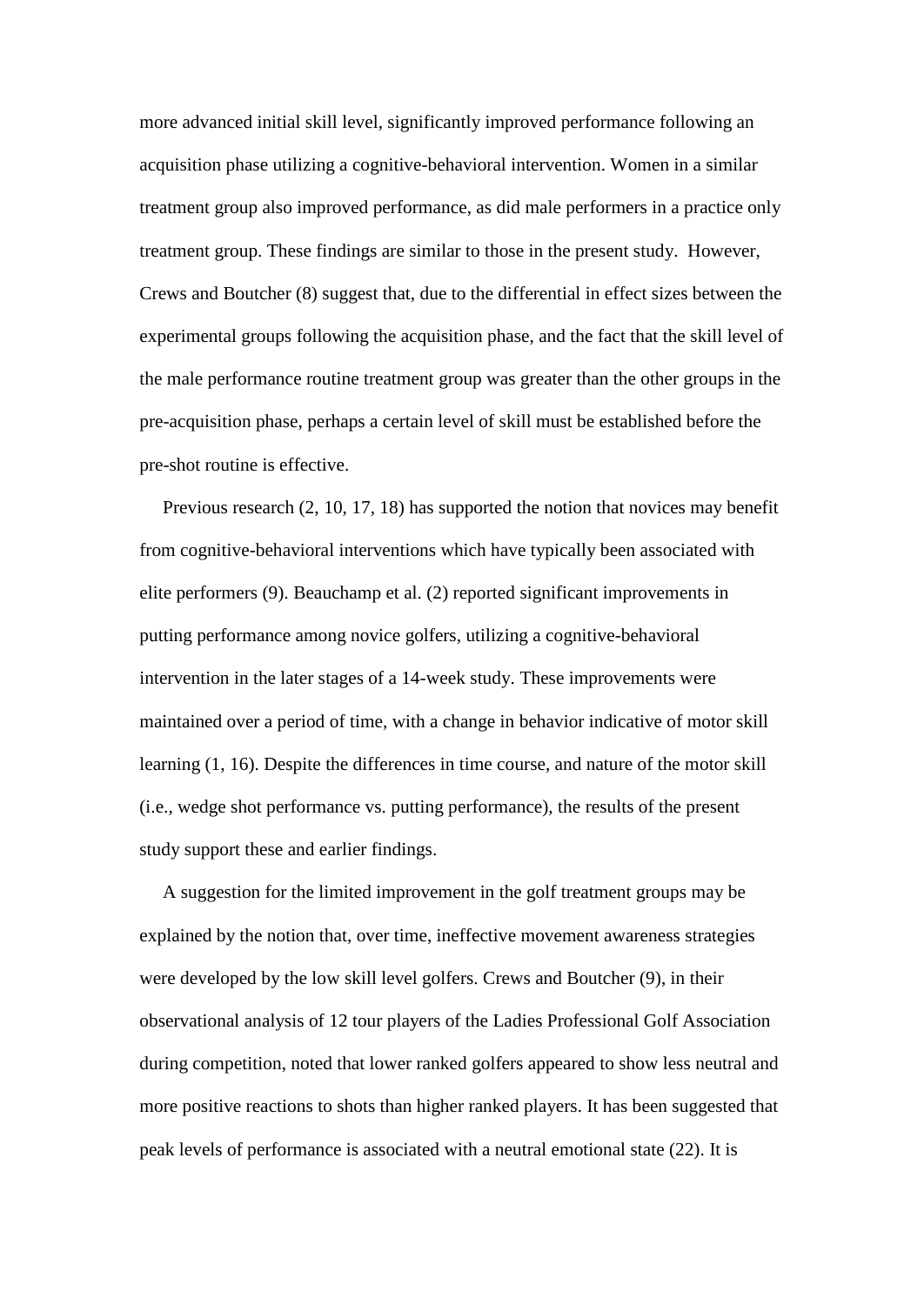possible that, as Moore and Stevenson (13) suggest, some traditional learning strategies promoted the need for conscious control of movement, opposing the development of skills needed to facilitate free-flowing automatic control, which is characteristic of peak performance states.

### **Conclusion**

 The findings of the present study showed that non-golfers were able to demonstrate significant levels of motor skill learning following a three-week acquisition phase utilizing either a physical skills-only or a physical skills and cognitive-behavioral intervention program. These improvements were most evident in the non-golfer cognitive-behavioral intervention group. Statistically significant improvements in performance were not found in low skill level golfers in similar experimental groups. The golfer treatment groups' mean performance measures improved across all test distances following the acquisition phase compared to their respective initial test scores. However the improvement differences, with one exception, did not achieve a level of statistical significance.

 Further research may incorporate additional measures of psychological and physiological variables which underlie and support performance measures. Such multivariate research designs may provide a more global picture of the effects of cognitive-behavioral routines. Researchers may wish to incorporate control for the many influences on performance in order to determine the effects of performance routines in such variable situations. Research designs should specifically control the various aspects of the performance routine in order to explore the relative impact of these component parts on performance and the process of motor skill development. As a clearer understanding of the mechanisms underlying the learning of motor skill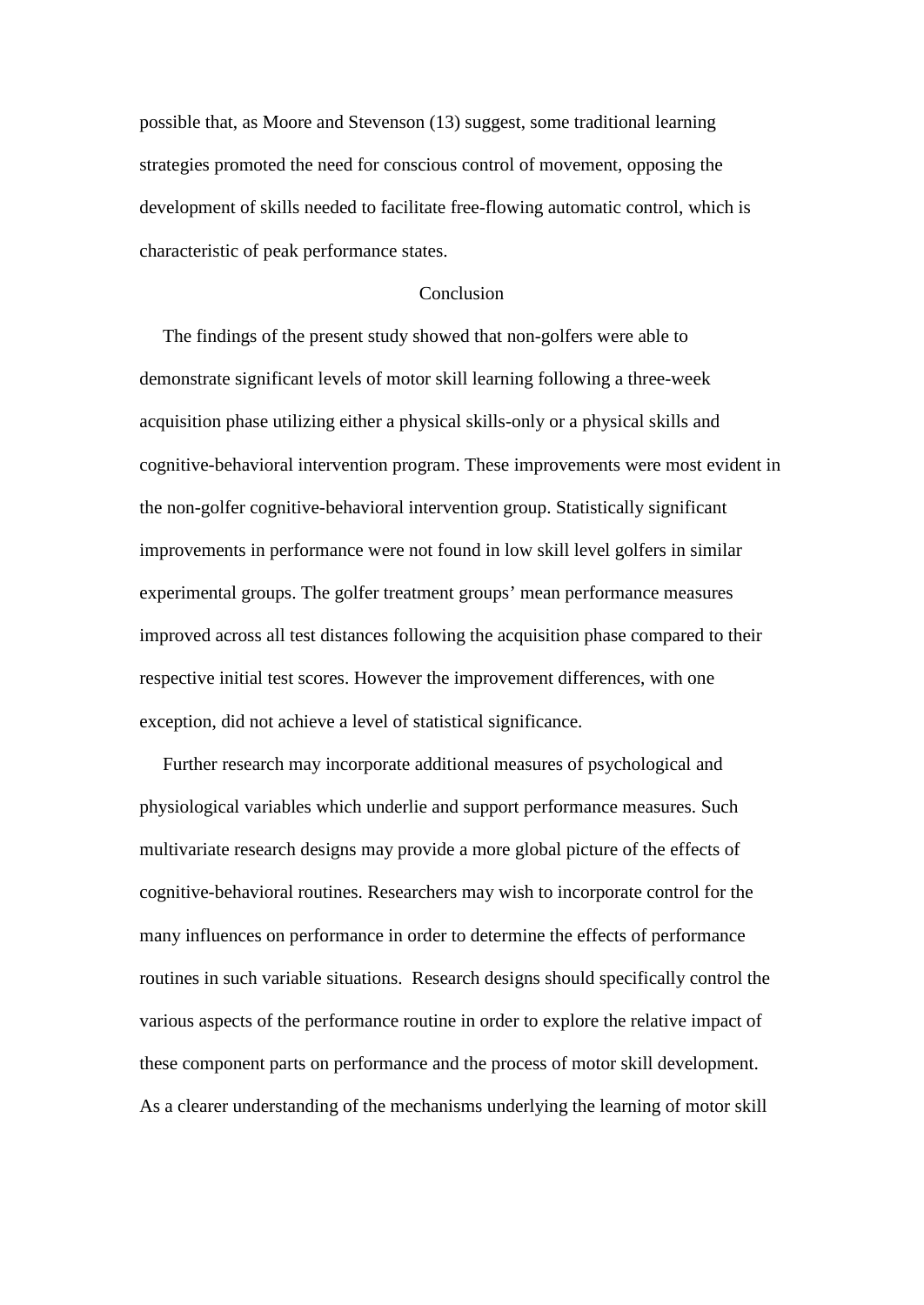and factors affecting the performance of such skill is reached, a greater appreciation of the role of cognitive-behavioral performance routines will become apparent.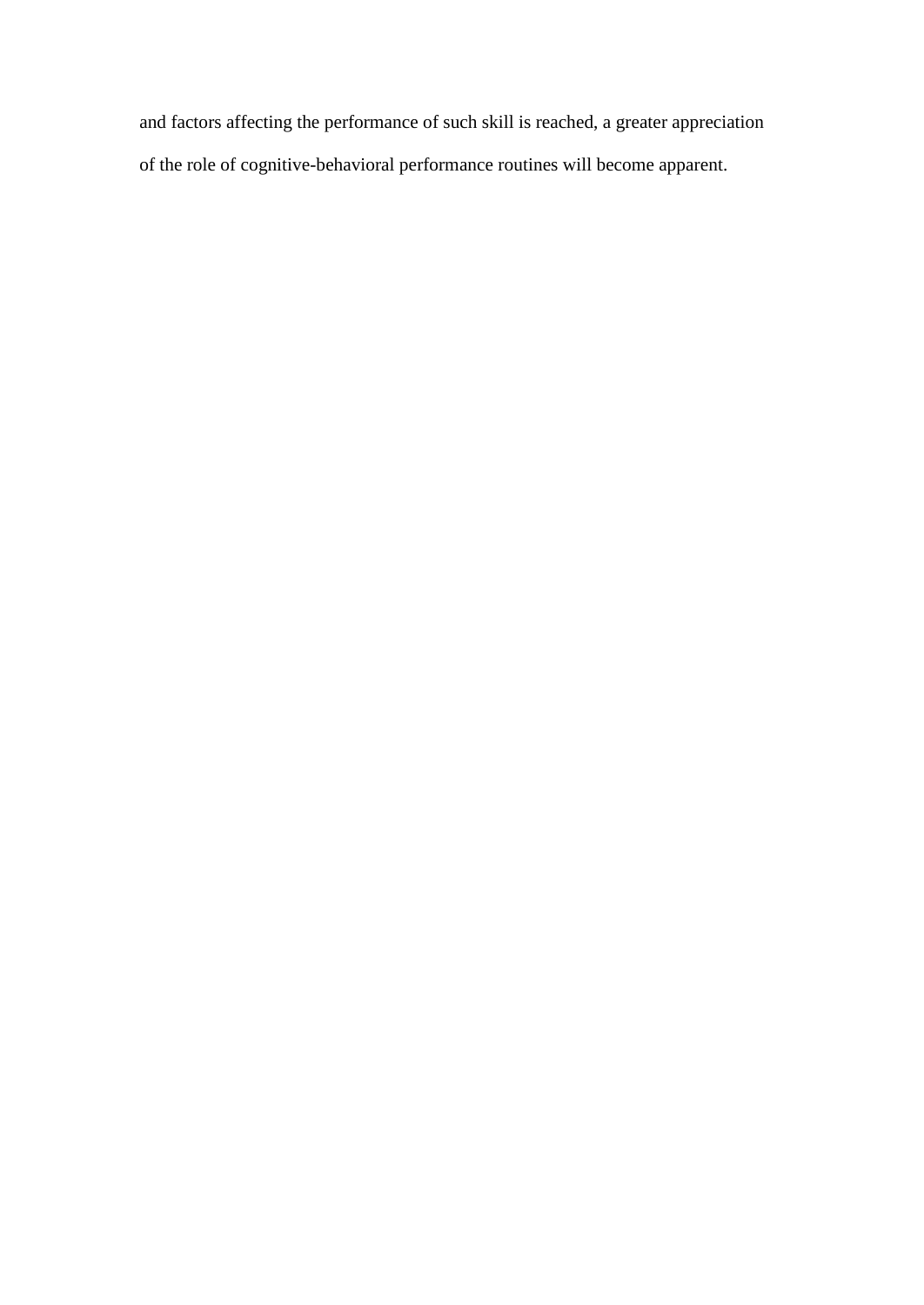#### References

1. Bakker FC, Whiting HTA, & Van Der Brug H (1995). Sport psychology: Concepts and applications. London: John Wiley.

2. Beauchamp P H, Halliwell W R., Fournier JF, & Koestner R (1996). Effects of cognitive-behavioral psychological skills training on the motivation, preparation, and putting performance of novice golfers. The Sport Psychol, 10, 157-170.

3. Boutcher SH, & Crews DJ (1987). The effect of a preshot attentional routine on a well-learned skill. Int J of Sport Psychol, 18, 30-39.

4. Boutcher SH, & Rotella RJ (1987). A psychological skills education program for closed skill performance enhancement. The Sport Psychol, 1, 127-137.

5. Cohn PJ (1990). Performance routines in sport: Theoretical support and practical applications. The Sport Psychol, 4, 301-312.

6. Cohn PJ, Rotella RJ, & Lloyd JW (1990). Effects of a cognitive-behavioral intervention on the pre-shot routine and performance in golf. The Sport Psychol, 4, 33-47.

7. Cottrell NB (1968). Performance in the presence of other human beings: Mere presence audience and affiliation effects. In E. C. Simmel, R. A. Hoppe, and G. A. Milton (Eds.), Social facilitation and imitative behavior. Boston: Allyn & Bacon.

8. Crews DJ, & Boutcher SH (1986). Effects of structured preshot behaviors on beginning golf performance. Perceptual and Motor Skills, 62, 291-294.

9. Crews DJ, & Boutcher SH (1987). An observational analysis of professional female golfers during tournament play. J of Sport Behavior, 9, 51-58.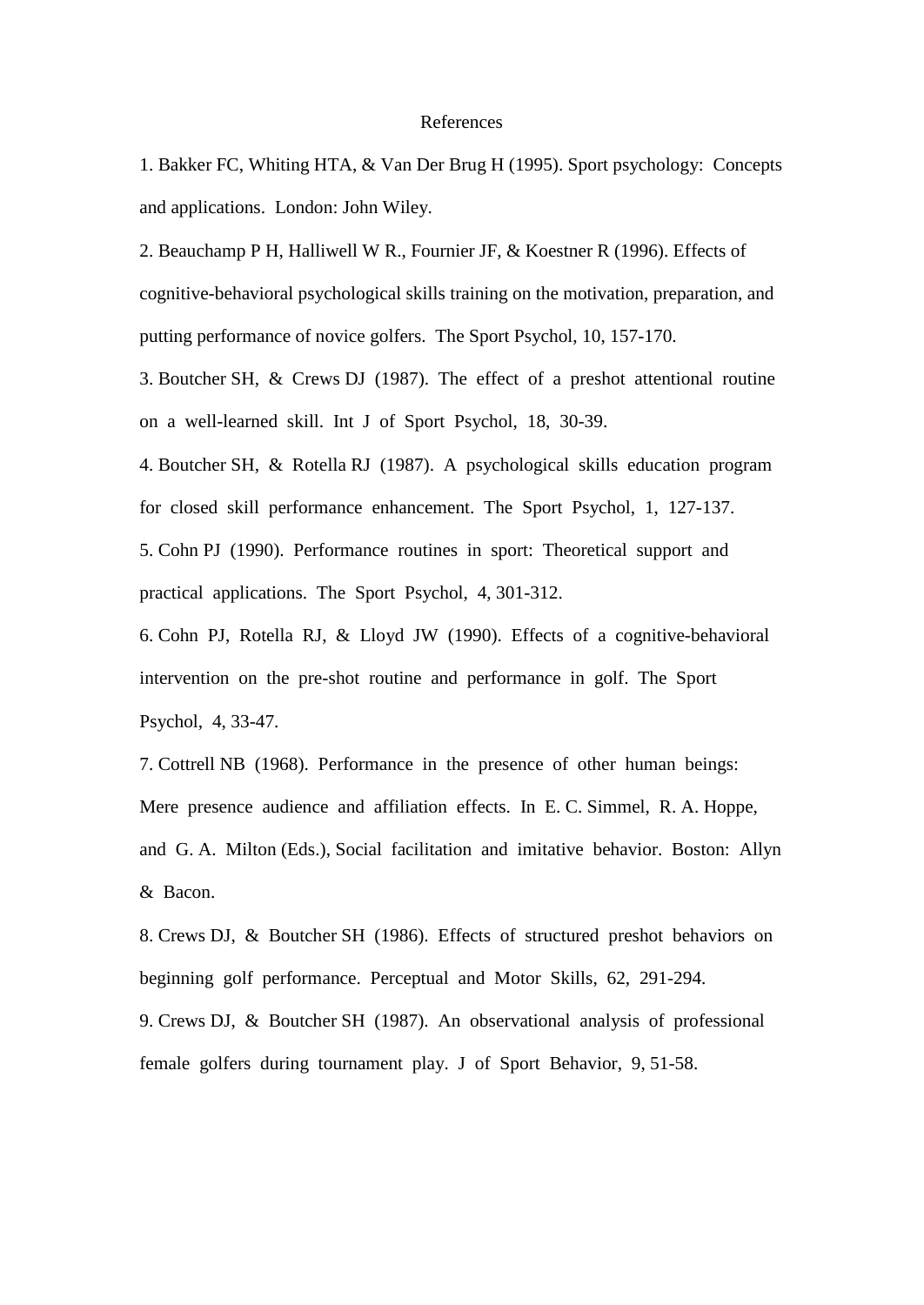10. Lidor R, Tennant KL, & Singer RN (1996). The generalizability effect of three learning strategies across motor task performances. Int J of Sport Psychol, 27, 23-36.

11. Lobmeyer DL, & Wasserman EA (1986). Preliminaries to free throw shooting: Superstitious behavior? J of Sport Behavior, 9, 70-78.

12. McCaffrey N, & Orlick T (1989). Mental factors related to excellence among top professional golfers. Int J of Sport Psychol, 20, 256-278.

13. Moore WE, & Stevenson JR (1991). Understanding trust in the performance of complex automatic sport skills. The Sport Psychol, 5, 281-289.

14. Orlick T, & Partington J (1988). Mental links to excellence. The Sport Psychol, 2, 105-130.

15. Rotella R (1995). Golf is not a game of perfect. New York: Simon & Schuster.

16. Schmidt RA, & Lee TD (1988). Motor control and learning: A behavioral emphasis  $(3<sup>rd</sup> Edition)$  Champaign, IL: Human Kinetics.

17. Singer RN (1988). Strategies and metastrategies in learning and performing self paced athletic skills. The Sport Psychol, 2, 49-68.

18. Singer RN, Lidor R, & Cauraugh JH (1993). To be aware or not aware? What to think about while learning and performing a motor skill. The Sport Psychol, 7, 19-30.

19. Thomas PR, & Fogarty GJ (1997). Psychological skills training in golf: The role of individual differences in cognitive preferences. The Sport Psychol, 11, 86-106.

20. Thomas PR, & Over R (1994). Psychological and psychomotor skills associated with performance in golf. The Sport Psychol, 8, 73-86.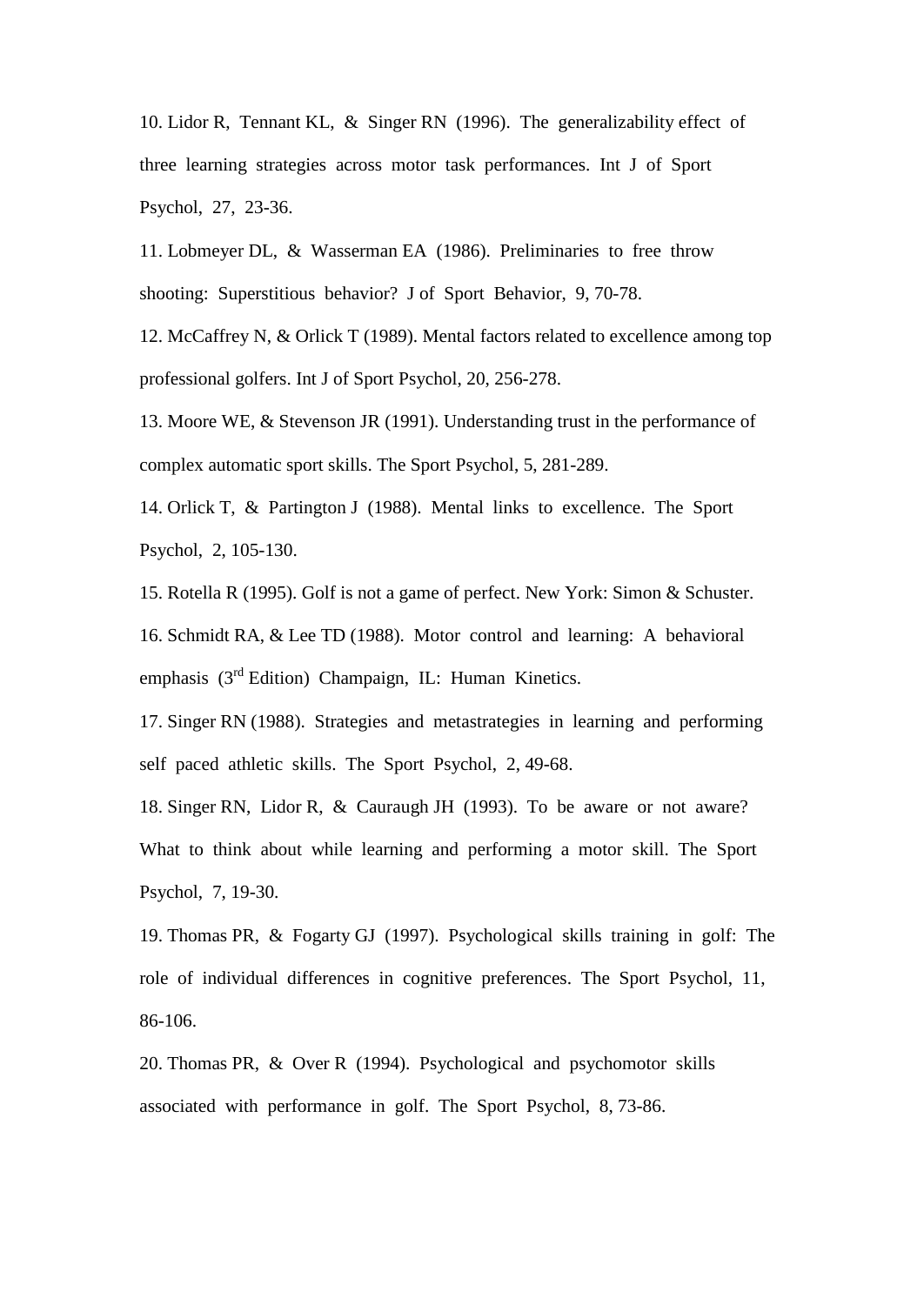21. Whelan J, Myers A, Berman J, Bryant V, & Mellon M (1988, October). Metaanalysis of cognitive-behavioral interventions for performance enhancement in sports. Paper presented at the 1<sup>st</sup> annual conference of the Association for the Advancement of Applied Sport Psychology, Nashua, NH.

22. Wiren G, & Coop R (1978). The new golf mind. New York: Simon & Schuster.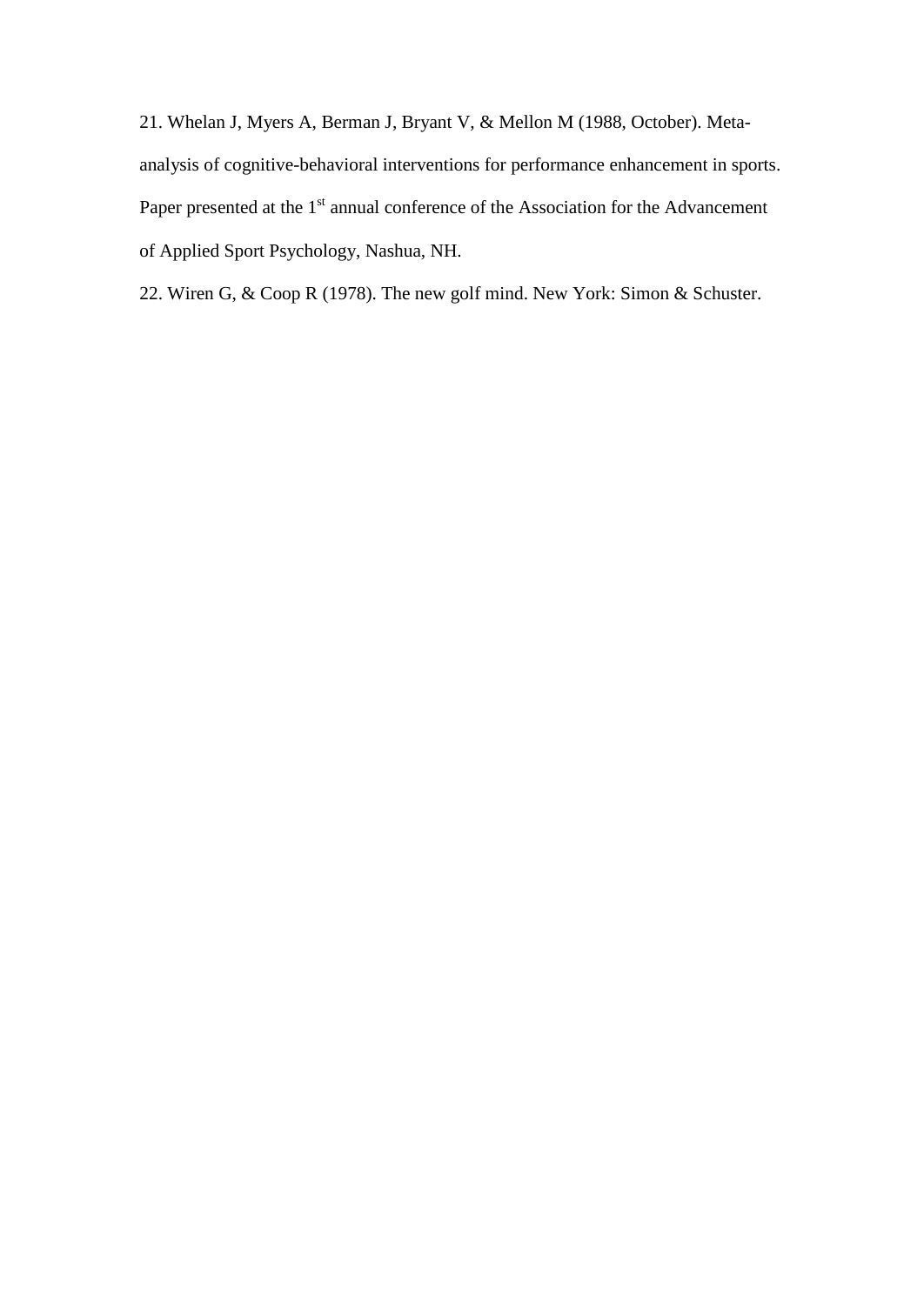## Table 1

# Group Performance Measures in Metres from Target across Test Distance and

## **Occasion**

| <b>Test Distance</b> |        | 40 <sub>m</sub> |           |        | 50 <sub>m</sub> |        |        | $60 \text{ m}$ |           |
|----------------------|--------|-----------------|-----------|--------|-----------------|--------|--------|----------------|-----------|
| <b>Test Occasion</b> | IT     | PIT             | <b>RT</b> | IT     | PIT             | RT     | IT     | PIT            | <b>RT</b> |
| Group                |        |                 |           |        |                 |        |        |                |           |
| NGCG $(p=10)$        | 20.25  | 19.06           | 19.1      | 24.55  | 20.85           | 22.02  | 28.84  | 28.29          | 28.07     |
|                      | (5.01) | (3.74)          | (4.49)    | (7.36) | (5.43)          | (4.89) | (9.36) | (8.57)         | (5.7)     |
| NGG $(n=15)$         | 16.16  | 12.51           | 12.5      | 18.4   | 15.46           | 14.77  | 23.07  | 16.87          | 17.55     |
|                      | (6.22) | (3.64)          | (2.98)    | (6.77) | (4.29)          | (4.5)  | (8.56) | (4.87)         | (5.97)    |
| NGRG $(n=13)$        | 17.09  | 10.34           | 11.23     | 19.94  | 13.9            | 11.78  | 22.95  | 15.92          | 15.81     |
|                      | (6.02) | (3.19)          | (3.18)    | (7.51) | (5.47)          | (4.11) | (9.32) | (6.72)         | (6.21)    |
| GCG $(n=10)$         | 9.83   | 9.51            | 9.31      | 12.85  | 12.1            | 9.84   | 12.85  | 12.83          | 15.36     |
|                      | (2.65) | (2.74)          | (.99)     | (2.29) | (3.19)          | (2.31) | (4.07) | (4.11)         | (3.2)     |
| GG $(n=9)$           | 8.22   | 7.97            | 7.28      | 10.56  | 8.16            | 7.45   | 12.35  | 8.9            | 9.69      |
|                      | (1.96) | 2.27)           | (1.57)    | (5.86) | (2.01)          | (1.39) | (6.12) | (1.94)         | (2.05)    |
| GRG $(n=9)$          | 8.45   | 4.91            | 5.62      | 9.24   | 6.21            | 6.5    | 10.27  | 8.26           | 7.59      |
|                      | (3.77) | (1.18)          | (1.35)    | (4.03) | (1.39)          | (1.92) | (4.83) | (2.18)         | (1.57)    |

Note. Standard Deviation scores in parentheses.  $IT = Initial Test$ ;  $PIT = Post$ 

Intervention Test; RT = Retention Test. NGCG = Non Golfer Control Group; NGG =

```
Non Golfer Group; NGRG = Non Golfer Routine Group; GCG = Golfer Control
```
Group; GG = Golfer Group; GRG = Golfer Routine Group.